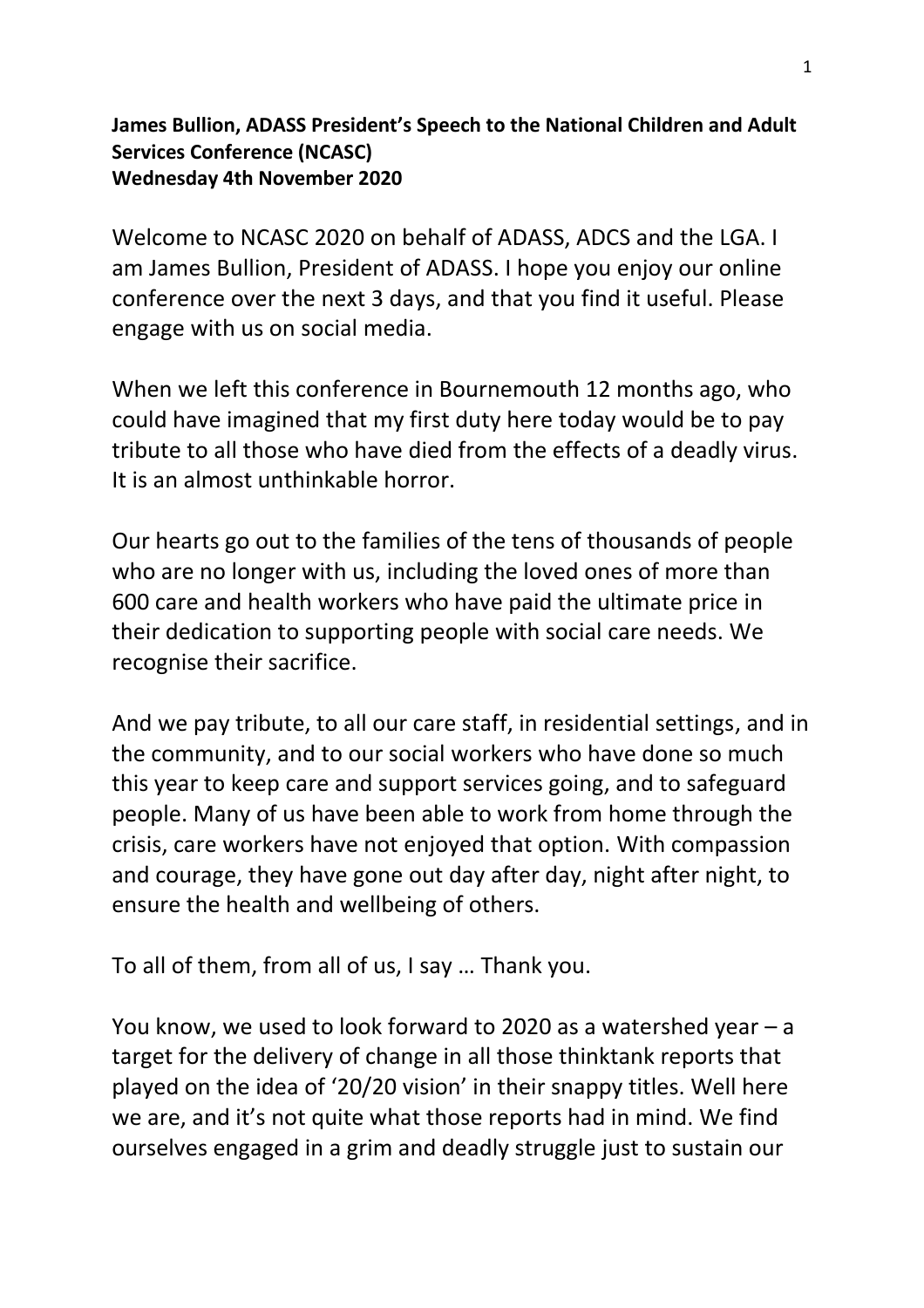services, overdue for reform and flawed as they sometimes now are, just to protect people's health and wellbeing.

And plainly there is no lasting relief coming any time soon. After a brief and welcome respite from the worst of things in the late summer, we are now dragged into the vortex of the second wave of COVID, and we will need to summon again all our organisation, our strength, our resilience – and yes, all our kindness.

Because however bad things may get in the coming months, we must never lose sight of that essential quality – which underpins everything we do in this thing we call social care.

These can be frightening times for some of the people we support often isolated, lonely and sometimes uncomprehending of what is going on in the world. Not understanding why they cannot go to their club as normal, or why their family cannot visit them where they live, or why everyone is wearing masks. So for them, a reassuring word, a smile, a simple touch on the arm can mean a very great deal indeed.

Kindness comes as second nature to care givers, we know, but such has been the toll of COVID and so huge the demands we have had to make of our people – that some are understandably finding it tough to keep going and to sustain their response. I've been very struck by the thinking of Aisha Ahmad, a Canadian academic who specialises in international security and disaster relief, but in recent weeks she has become a kind of online counsellor to those around the world who are struggling with the psychological impact of COVID-19.

She says that the six-month point in any sustained crisis is always difficult. We have all adjusted to the 'new normal', but might now feel we are running out of steam. Yet, at best, we may be only a third of the way through this marathon. How do we keep going?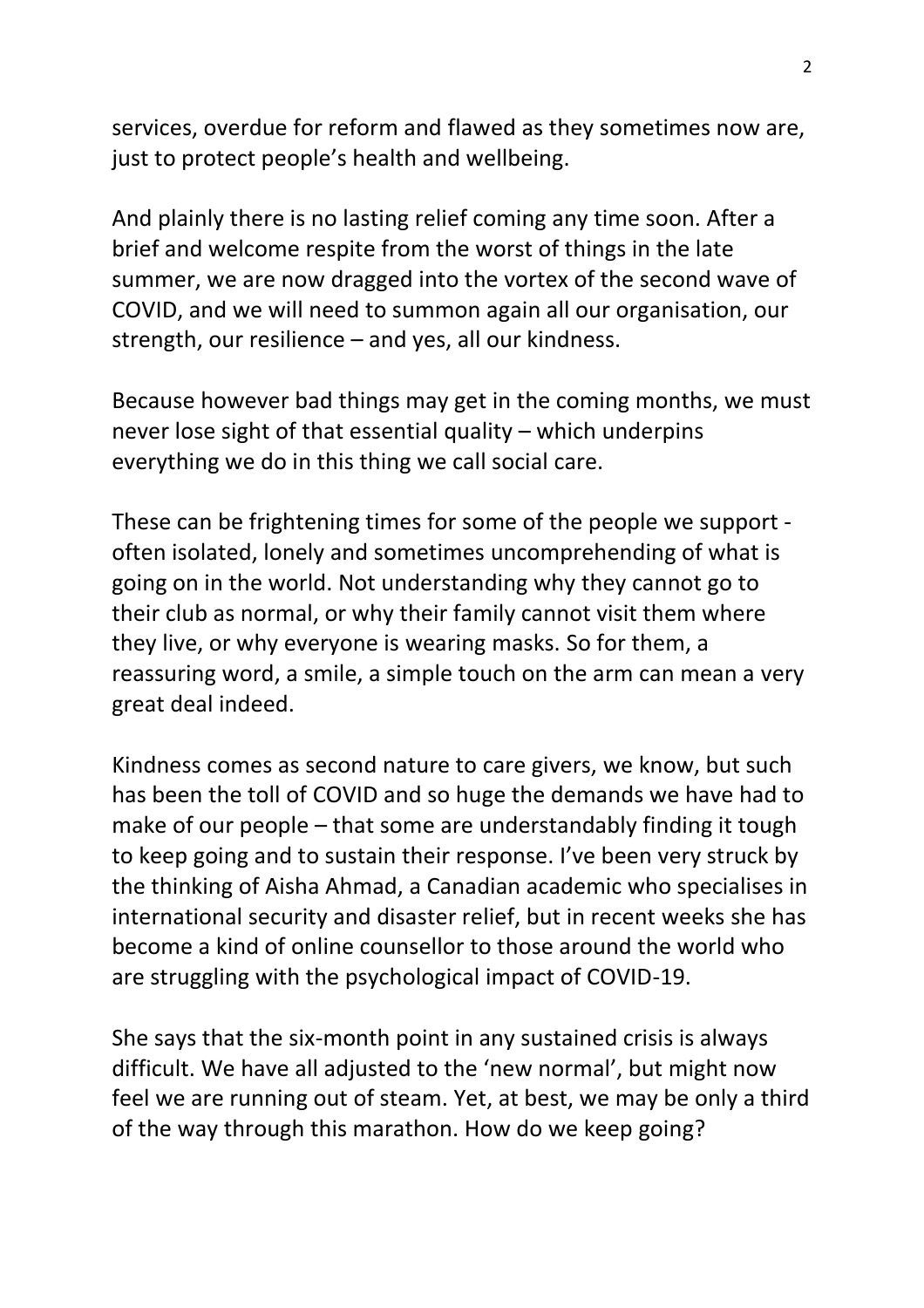What we need to do, Ahmad tells us, is stick to our routines and obligations but make sure we get some shore leave if we can, look after our minds and bodies, be realistic about what we can achieve in the face of seemingly overwhelming need, and try to rise above the fear. Oh – and avoid social media, though that may be more difficult for some of us than for others.

And what's good for paid carers must also be good for unpaid carers. Families and friends who are supporting others have been under enormous pressure. We must not forget them, we must act to support them. Carers UK estimates that an additional 5 million people have taken on caring responsibilities because of the dislocation of usual services, and growing needs, meaning that more than 13 million of us are acting as informal carers in some way. Many of those providing the most intensive support badly need a break – and we have to find ways of offering practical respite to help them.

So greater support for informal carers, baked into the system, is core to what we must see in the long-promised reform of social care that the crisis has shown is so badly needed. And we owe it, as a society, to carers, to people in need, and to our paid staff to start delivering that reform now – no more procrastination - as a recognition of everything we have done and are doing to sustain the system.

A call for better pay and conditions, as part of an overall workforce strategy for the sector, is one of the nine statements ADASS published in the summer as our idea of a framework for reform. Our colleagues in the LGA have tabled their own principles, with much in common. In fact Social Care Futures, SCIE, TLAP, RCOT, Skills for Care, the Care Providers Association, the Care and Support Alliance, Unions, Select Committees – they show remarkable consistency in what is needed. We are not precious about our agenda – the important thing is to get on with sorting out social care, for all, once and for all.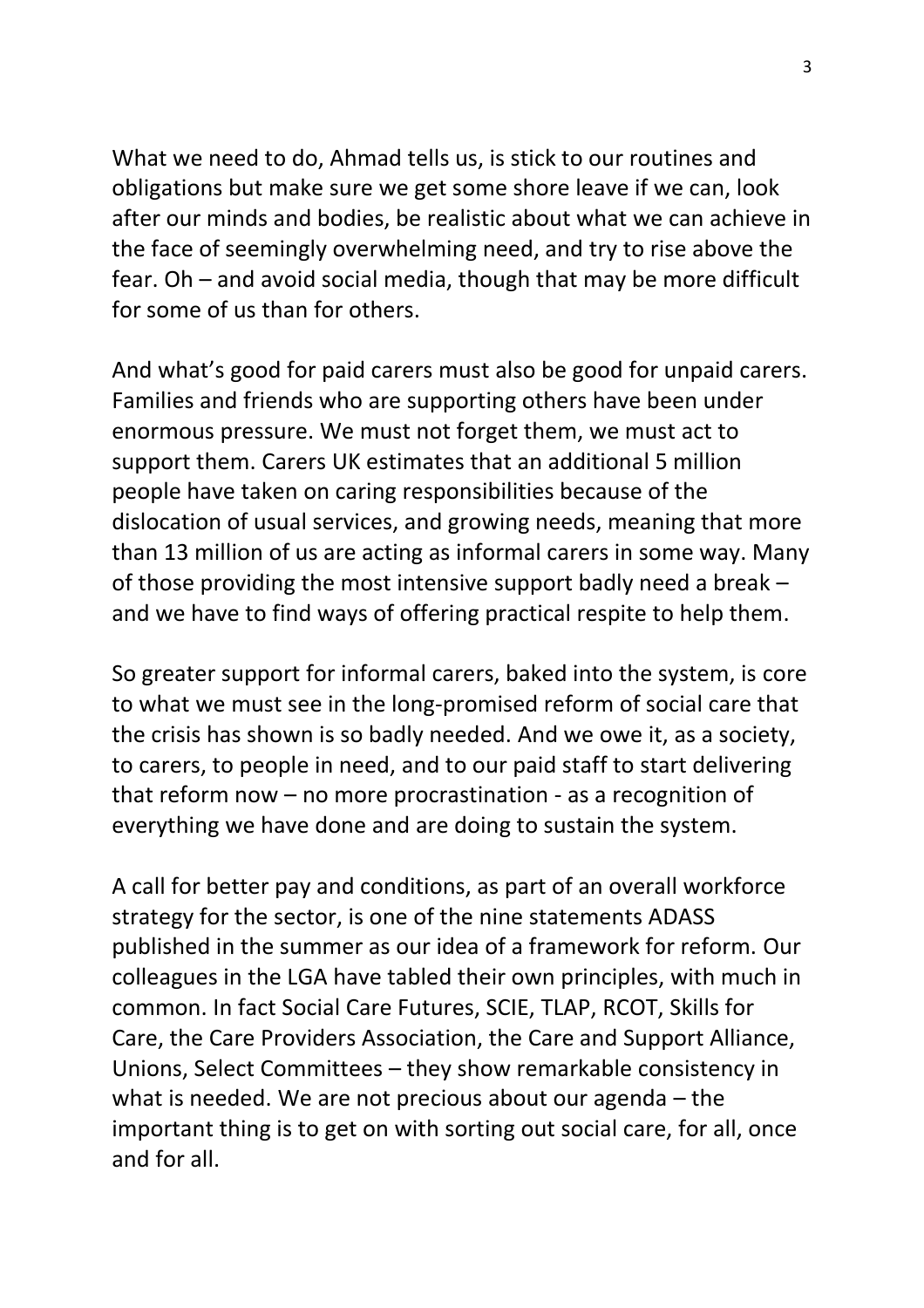And when we say 'for all', we mean that reform must be comprehensive, and not a narrow template that simply addresses the funding of residential care for older people.

And when we say for all, we mean tackle inequality. COVID has exposed inequality - the far greater vulnerability, disadvantage and discrimination of people from low-income households, of people from black and minority ethnic backgrounds, of people living with disabilities.

But our response has also shown that when you target disadvantaged people with greater support – a roof over the head of a homeless person, a focus on the needs of people with drug and alcohol issues, when you give poor families extra help by way of universal credit - the outcomes are usually positive. That should be core to reform.

It's disappointing that the Chancellor has decided to have a one-year spending review later this month, and not the full three-year exercise that had been planned. ADASS had called for a funding settlement for two years for adult social care to bring some stability to the system and push back the cliff-edge spending reductions that so many of our members fear they will be obliged to make. We acknowledge the one-off funding from Government in this year. But we still need that future stability to ensure continuity of services this winter in the pandemic and next year before any reform might be implemented locally.

COVID has reminded us all of the importance of locality - giving local experts the power and resources to do what's best for their communities. It's taken government a while to get to that understanding, and it's done so only at a considerable and lamentable cost in outcomes, but there's an obvious read-across to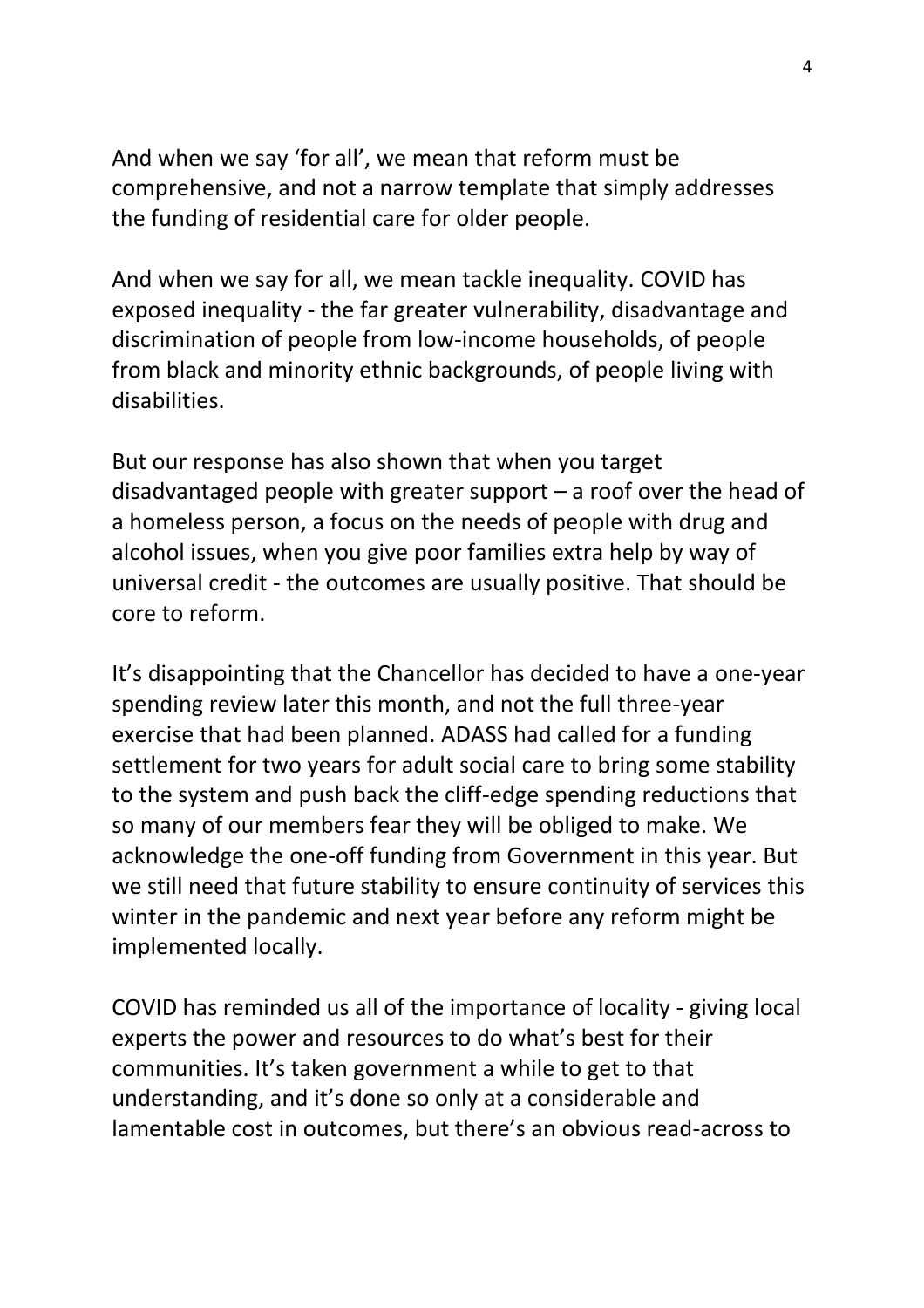the care reform debate. Simplistic, top-down national solutions don't work.

Local leadership counts. In my backyard, Norfolk, it has been the collaboration between care, housing, health and community leaders that allowed for the safe discharge of thousands, a single response to rough sleeping, the local sourcing of PPE. Let's not wait for that willingness to dissipate, lets reform now, and integrate, and account locally.

While speaking of local leadership, I must thank Andrew Proctor the leader of the county council in Norfolk, and Bill Borrett his cabinet member, for granting me the time and giving me the support to fulfil my ADASS presidency. And thanks too to Newton for sponsoring this conference and of course they too recognise the importance of leadership.

So - although 2020 has turned out to be such an annus horribilis, it is my absolute privilege to be serving as ADASS president. It is a year that has shown the social care family at its very best, rising to the challenge with utter dedication, with flexibility and ingenuity, and with sheer, downright bravery

Our colleagues at the sharp end have already gone the extra mile for us, but we need to ask them to go again. With our experience of the first wave of the virus, we can go into the winter months with greater confidence that there will be reliable PPE (and enough of it), hope for routine testing (and something approaching enough of that), and better funding.

As we consider the next COVID steps and reform, we must put people and their lived experience at the heart of it. We cannot isolate people away, or separate people from their loved ones through blanket approaches. As we lock down tomorrow we need corridors of care that cross the divides. As the approach in France